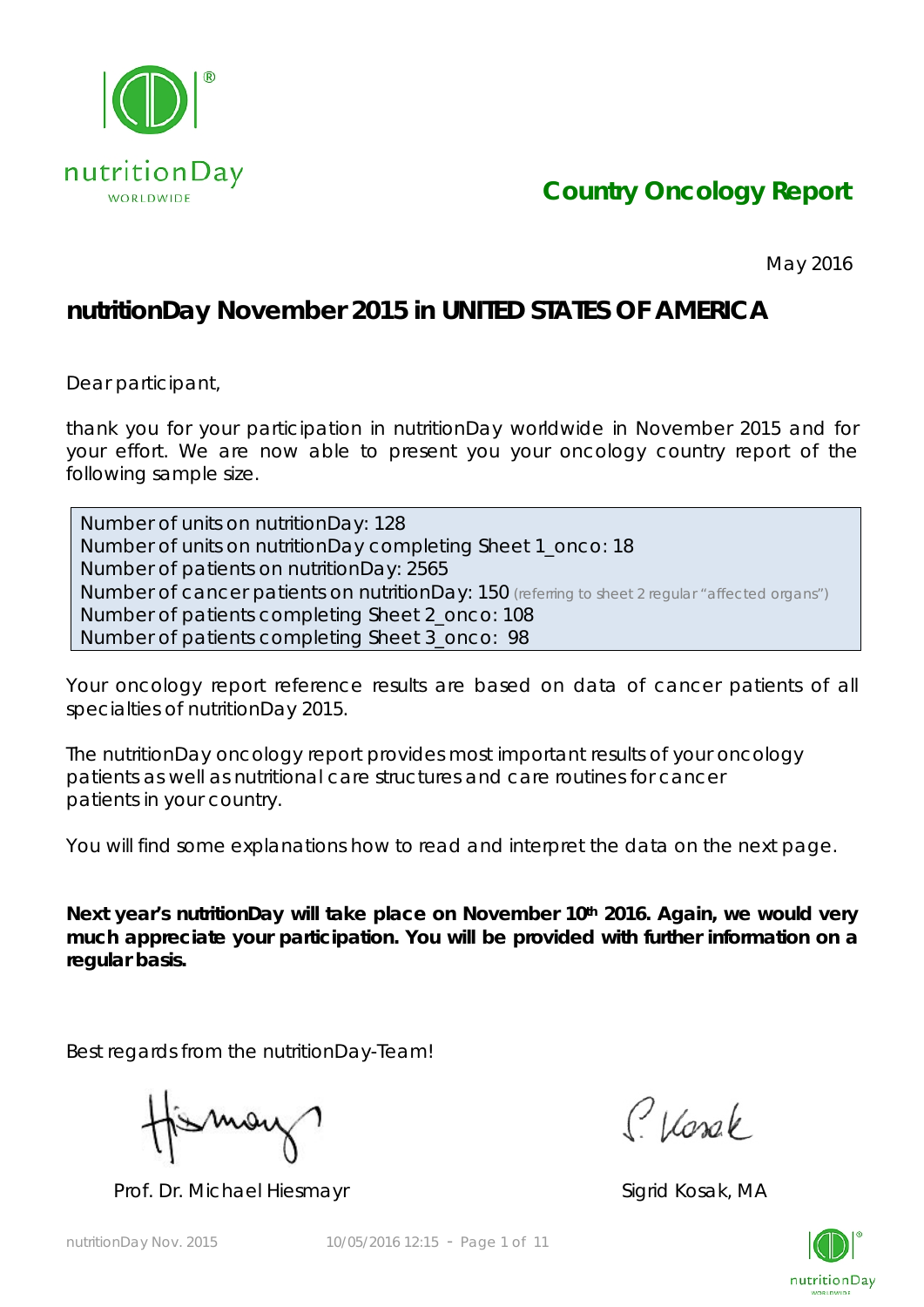| UNITS REPORT ("Sheet 1"):                                                                                                                                                                          |                                                                               | YOUR RESULTS REFERENCE RESULTS                                                     |
|----------------------------------------------------------------------------------------------------------------------------------------------------------------------------------------------------|-------------------------------------------------------------------------------|------------------------------------------------------------------------------------|
| Number of units with cancer patients:                                                                                                                                                              | 18                                                                            | 275                                                                                |
| Computerized system in hospital:                                                                                                                                                                   | 18 units (100%) YES                                                           | 262 units (95%) YES                                                                |
| Nutritional treatment of cancer patients is part of<br>overall care plan                                                                                                                           | 16 units (89%) YES                                                            | 245 units (89%) YES                                                                |
| Nutritional treatment is considered<br>Routinely<br>When patient asks<br>When body weight loss > 10%<br>During palliative phase<br>Other<br>Missing                                                | 14 (77.8%)<br>10 (55.6%)<br>11 (61.1%)<br>$2(11.1\%)$<br>1(5.56%)<br>1(5.56%) | 171 (62.2%)<br>87 (31.6%)<br>100 (36.4%)<br>79 (28.7%)<br>30 (10.9%)<br>23 (8.36%) |
| Nutritional treatment is not part of the comprehensive<br>approach due to                                                                                                                          |                                                                               |                                                                                    |
| Lack of evidence<br>No knowledge of the field<br>No reimbursement<br>It feeds the tumour                                                                                                           |                                                                               | 6(2.18%)<br>11 (4.00%)<br>$8(2.91\%)$                                              |
| Other                                                                                                                                                                                              |                                                                               | 16 (5.82%)                                                                         |
| Nutritional therapy used for cancer patients<br>Nutrition according to nutrition plan<br>Calculation of energy needs<br>Monitoring patients intake and use of oral<br>supplements<br>None<br>Other | 18 (100%)<br>18 (100%)<br>18 (100%)<br>$2(11.1\%)$                            | 195 (70.9%)<br>164 (59.6%)<br>242 (88.0%)<br>26 (9.45%)                            |
| Missing                                                                                                                                                                                            |                                                                               | 6(2.18%)                                                                           |
| Nutritional therapy is not used due to<br>Lack of evidence<br>Lack of experience<br>No reimbursement<br>Lack of dietitians<br>Lack of other experts<br>Other<br>Missing                            |                                                                               | 2(0.73%)<br>5(1.82%)<br>6(2.18%)<br>$8(2.91\%)$<br>$1(0.36\%)$<br>7(2.55%)         |
| Assessment of parameters in cancer patients &<br>methods used:                                                                                                                                     |                                                                               |                                                                                    |
| Anthropometry/Body composition:<br><b>Body weight</b><br>Regularly                                                                                                                                 | 15 (83.3%)                                                                    | 170 (61.8%)                                                                        |
| At chemotherapy<br>When necessary<br><b>Never</b>                                                                                                                                                  | 2 (11.1%)                                                                     | 46 (16.7%)<br>52 (18.9%)<br>1(0.36%)                                               |
| Unknown<br>Missing                                                                                                                                                                                 | 1(5.56%)                                                                      | 1(0.36%)<br>5(1.82%)                                                               |

nutritionDay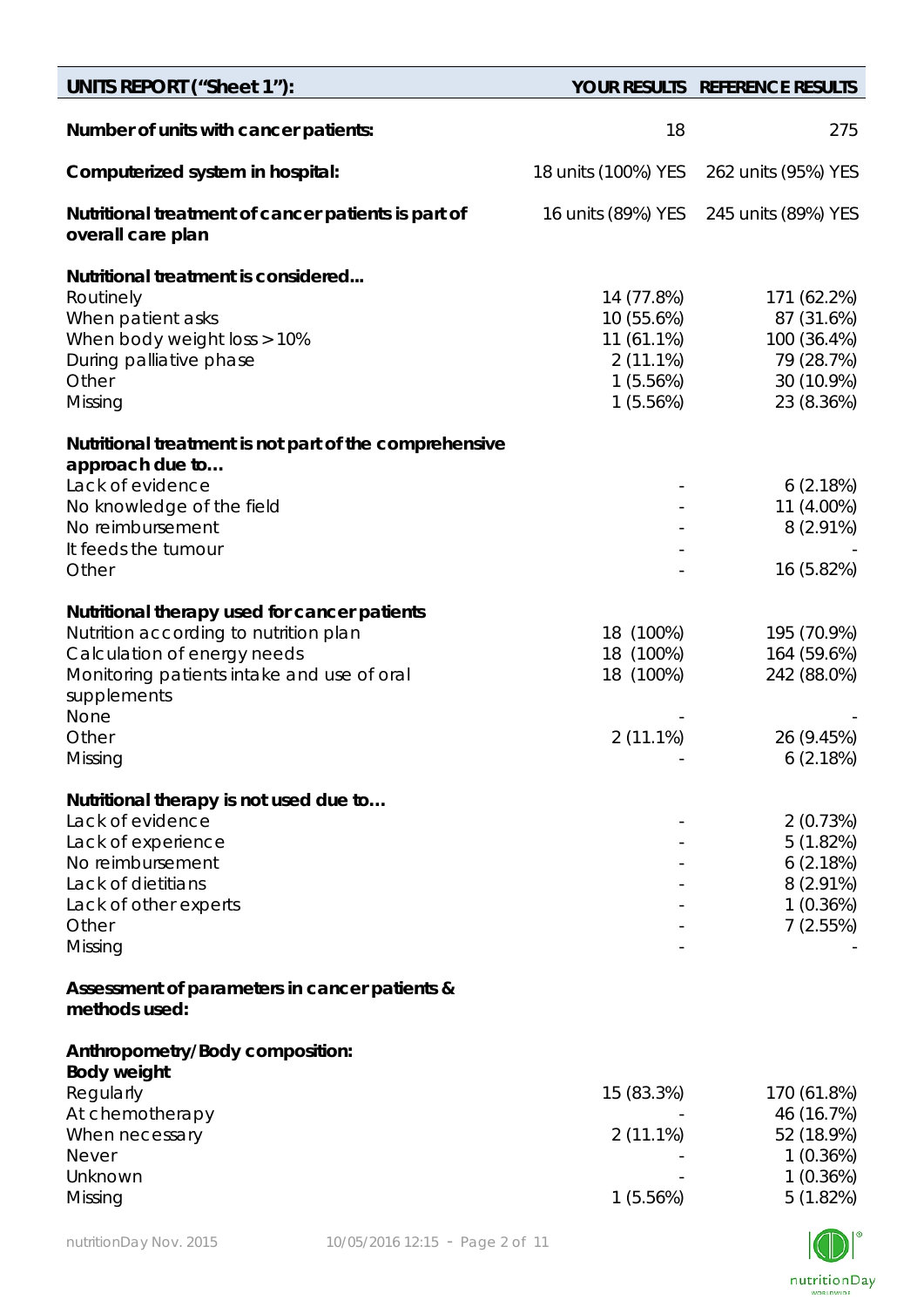| Anthropometrics (circumference) |                                 |             |             |
|---------------------------------|---------------------------------|-------------|-------------|
| Regularly                       |                                 | 4(22.2%)    | 25 (9.09%)  |
| At chemotherapy                 |                                 |             | 9(3.27%)    |
| When necessary                  |                                 | 3(16.7%)    | 89 (32.4%)  |
| <b>Never</b>                    |                                 | 6(33.3%)    | 122 (44.4%) |
| Unknown                         |                                 | $2(11.1\%)$ | $8(2.91\%)$ |
| Missing                         |                                 | 3(16.7%)    | 22 (8.00%)  |
|                                 |                                 |             |             |
| <b>BIA</b>                      |                                 |             |             |
| Regularly                       |                                 |             | 3(1.09%)    |
| At chemotherapy                 |                                 |             |             |
| When necessary                  |                                 | 3(16.7%)    | 68 (24.7%)  |
| <b>Never</b>                    |                                 | $9(50.0\%)$ | 162 (58.9%) |
| Unknown                         |                                 | $2(11.1\%)$ | 18 (6.55%)  |
| Missing                         |                                 | 4(22.2%)    | 24 (8.73%)  |
|                                 |                                 |             |             |
| <b>CT SCAN</b>                  |                                 |             |             |
| Regularly                       |                                 |             | 10 (3.64%)  |
| At chemotherapy                 |                                 |             |             |
| When necessary                  |                                 | $9(50.0\%)$ | 84 (30.5%)  |
| <b>Never</b>                    |                                 | 4 (22.2%)   | 139 (50.5%) |
| Unknown                         |                                 | 1(5.56%)    | 14 (5.09%)  |
| Missing                         |                                 | 4(22.2%)    | 28 (10.2%)  |
|                                 |                                 |             |             |
| <b>DEXA</b>                     |                                 |             |             |
| Regularly                       |                                 |             | 3(1.09%)    |
| At chemotherapy                 |                                 |             | 2(0.73%)    |
| When necessary                  |                                 | 6(33.3%)    | 60 (21.8%)  |
| <b>Never</b>                    |                                 | 6(33.3%)    | 159 (57.8%) |
| Unknown                         |                                 | $2(11.1\%)$ | 20 (7.27%)  |
| Missing                         |                                 | 4(22.2%)    | 31 (11.3%)  |
| Other (body composition)        |                                 |             |             |
| Regularly                       |                                 | $2(11.1\%)$ | 6(2.18%)    |
| At chemotherapy                 |                                 |             |             |
| When necessary                  |                                 | $2(11.1\%)$ | 24 (8.73%)  |
| <b>Never</b>                    |                                 | 1(5.56%)    | 85 (30.9%)  |
| Unknown                         |                                 | 1(5.56%)    | 34 (12.4%)  |
| Missing                         |                                 | 12 (66.7%)  | 126 (45.8%) |
|                                 |                                 |             |             |
| <b>Body function:</b>           |                                 |             |             |
| Handgrip                        |                                 |             |             |
| Regularly                       |                                 |             | 15 (5.45%)  |
| At chemotherapy                 |                                 |             | 1(0.36%)    |
| When necessary                  |                                 | 1(5.56%)    | 62 (22.5%)  |
| <b>Never</b>                    |                                 | 11 (61.1%)  | 167 (60.7%) |
| Unknown                         |                                 | 1(5.56%)    | $8(2.91\%)$ |
| Missing                         |                                 | 5(27.8%)    | 22 (8.00%)  |
|                                 |                                 |             |             |
| 6-minutes walking test          |                                 |             |             |
| Regularly                       |                                 |             | 4(1.45%)    |
| At chemotherapy                 |                                 |             | 2(0.73%)    |
| When necessary                  |                                 | 1(5.56%)    | 53 (19.3%)  |
| <b>Never</b>                    |                                 | 11 (61.1%)  | 182 (66.2%) |
| Unknown                         |                                 | 1(5.56%)    | 7(2.55%)    |
| nutritionDay Nov. 2015          | 10/05/2016 12:15 - Page 3 of 11 |             |             |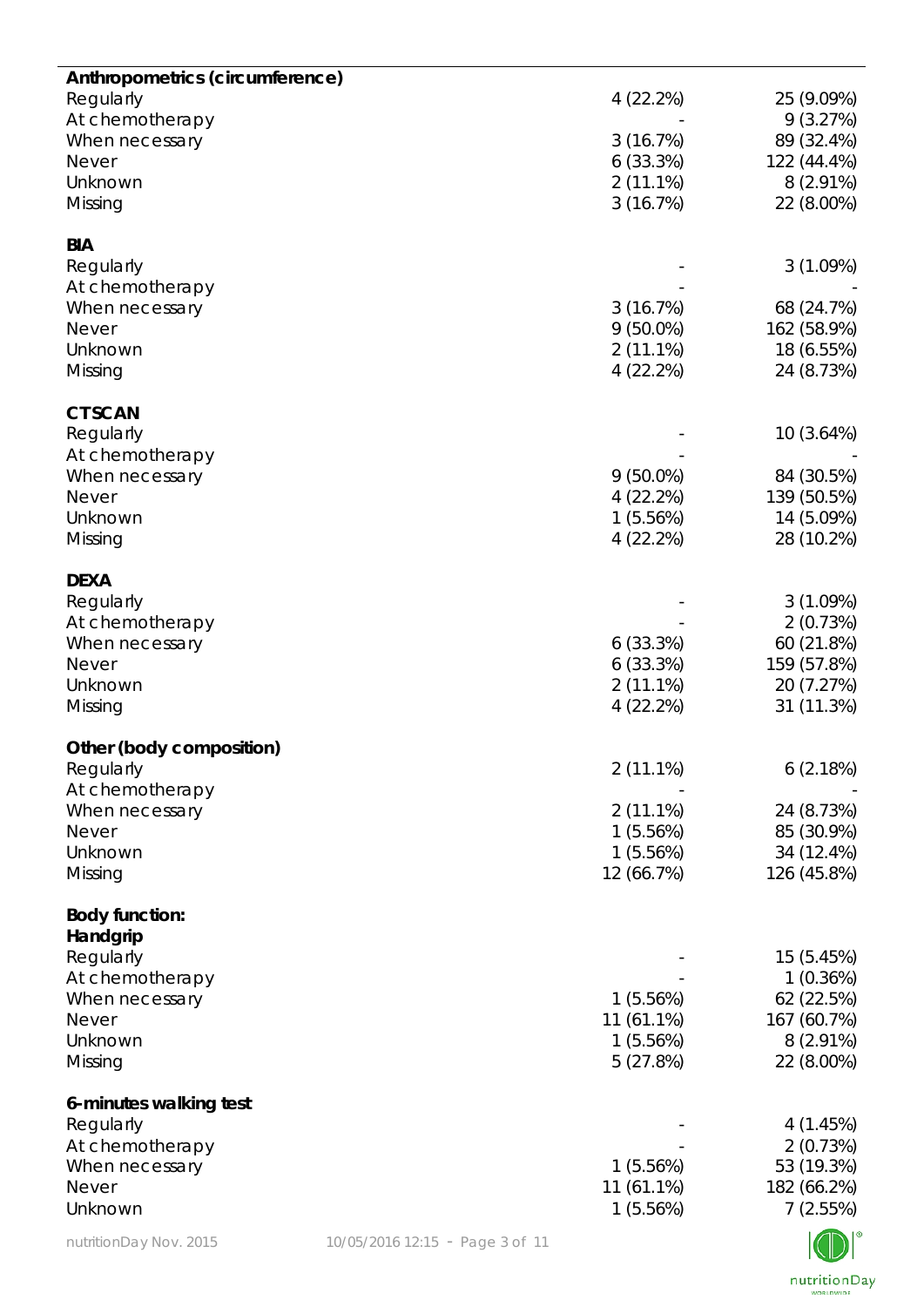| Missing                              |                                 | 5(27.8%)     | 27 (9.82%)  |
|--------------------------------------|---------------------------------|--------------|-------------|
| Other (body function)                |                                 |              |             |
| Regularly                            |                                 |              | 2(0.73%)    |
| At chemotherapy                      |                                 |              | 1(0.36%)    |
| When necessary                       |                                 |              | 28 (10.2%)  |
| <b>Never</b>                         |                                 | 4(22.2%)     | 109 (39.6%) |
| Unknown                              |                                 | 3(16.7%)     | 32 (11.6%)  |
| Missing                              |                                 | 11 (61.1%)   | 103 (37.5%) |
| Nutritional requirements, calculated |                                 |              |             |
| Regularly                            |                                 | 12 (66.7%)   | 71 (25.8%)  |
| At chemotherapy                      |                                 |              | 4(1.45%)    |
| When necessary                       |                                 | 3(16.7%)     | 113 (41.1%) |
| <b>Never</b>                         |                                 |              | 29 (10.5%)  |
| Unknown                              |                                 |              | 5(1.82%)    |
| Missing                              |                                 | 3(16.7%)     | 53 (19.3%)  |
| <b>Nutritional intake:</b>           |                                 |              |             |
| Every meal                           |                                 |              |             |
| Regularly                            |                                 | 14 (77.8%)   | 66 (24.0%)  |
| At chemotherapy                      |                                 |              | 2(0.73%)    |
| When necessary                       |                                 | 3(16.7%)     | 117 (42.5%) |
| <b>Never</b>                         |                                 |              | 40 (14.5%)  |
| Unknown                              |                                 |              | $8(2.91\%)$ |
| Missing                              |                                 | 1(5.56%)     | 42 (15.3%)  |
|                                      |                                 |              |             |
| 1 meal per day                       |                                 |              |             |
| Regularly                            |                                 | 3(16.7%)     | 20 (7.27%)  |
| At chemotherapy                      |                                 |              | 1(0.36%)    |
| When necessary                       |                                 | 3(16.7%)     | 66 (24.0%)  |
| <b>Never</b>                         |                                 |              | 65 (23.6%)  |
| Unknown                              |                                 | 1(5.56%)     | 18 (6.55%)  |
| Missing                              |                                 | 11 (61.1%)   | 105 (38.2%) |
| 2 meals per day                      |                                 |              |             |
| Regularly                            |                                 | 3(16.7%)     | 17 (6.18%)  |
| At chemotherapy                      |                                 |              | 2(0.73%)    |
| When necessary                       |                                 | 3(16.7%)     | 66 (24.0%)  |
| <b>Never</b>                         |                                 |              | 69 (25.1%)  |
| Unknown                              |                                 | 1(5.56%)     | 18 (6.55%)  |
| Missing                              |                                 | 11 (61.1%)   | 103 (37.5%) |
| 24h recall                           |                                 |              |             |
| Regularly                            |                                 | 1(5.56%)     | 48 (17.5%)  |
| At chemotherapy                      |                                 |              | 2(0.73%)    |
| When necessary                       |                                 | 4(22.2%)     | 85 (30.9%)  |
| <b>Never</b>                         |                                 | 1(5.56%)     | 50 (18.2%)  |
| Unknown                              |                                 | 1(5.56%)     | 14 (5.09%)  |
| Missing                              |                                 | $11(61.1\%)$ | 76 (27.6%)  |
| Other (nutritional intake)           |                                 |              |             |
| Regularly                            |                                 | 1(5.56%)     | 12 (4.36%)  |
| At chemotherapy                      |                                 |              | 1(0.36%)    |
| When necessary                       |                                 |              | 36 (13.1%)  |
| nutritionDay Nov. 2015               | 10/05/2016 12:15 - Page 4 of 11 |              |             |
|                                      |                                 |              |             |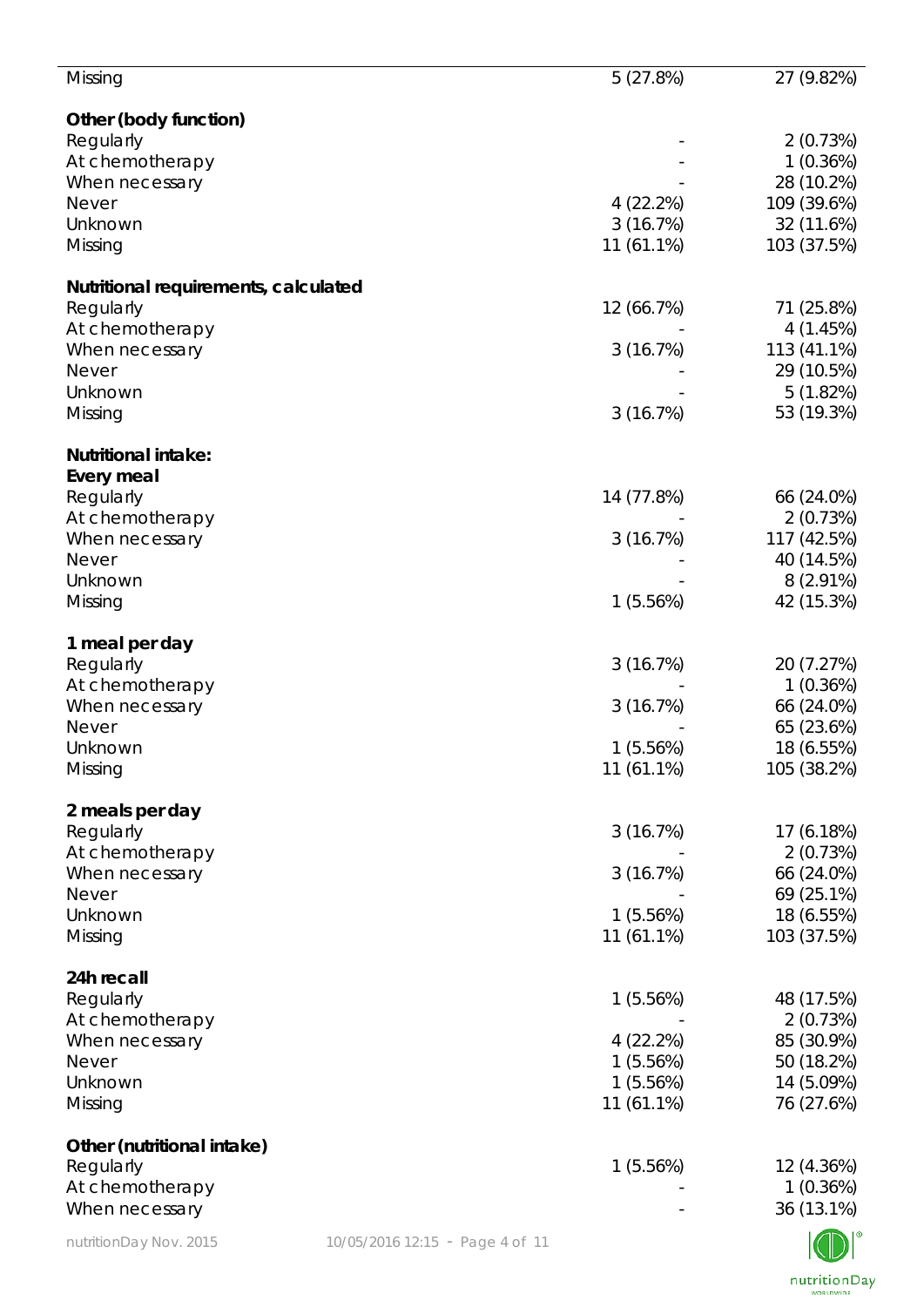| <b>Never</b>                 |            | 58 (21.1%)  |
|------------------------------|------------|-------------|
| Unknown                      | 1(5.56%)   | 26 (9.45%)  |
| Missing                      | 16 (88.9%) | 142 (51.6%) |
|                              |            |             |
| Questionnaire completed by   |            |             |
| Dietitian                    | 17 (94.4%) | 100 (36.4%) |
| <b>Nurse</b>                 | 1(5.56%)   | 105 (38.2%) |
| Physician                    |            | 43 (15.6%)  |
| <b>Nutritional scientist</b> | ۳          | 19 (6.91%)  |
| Other                        |            | 4(1.45%)    |
| Missing                      |            | 4(1.45%)    |
|                              |            |             |

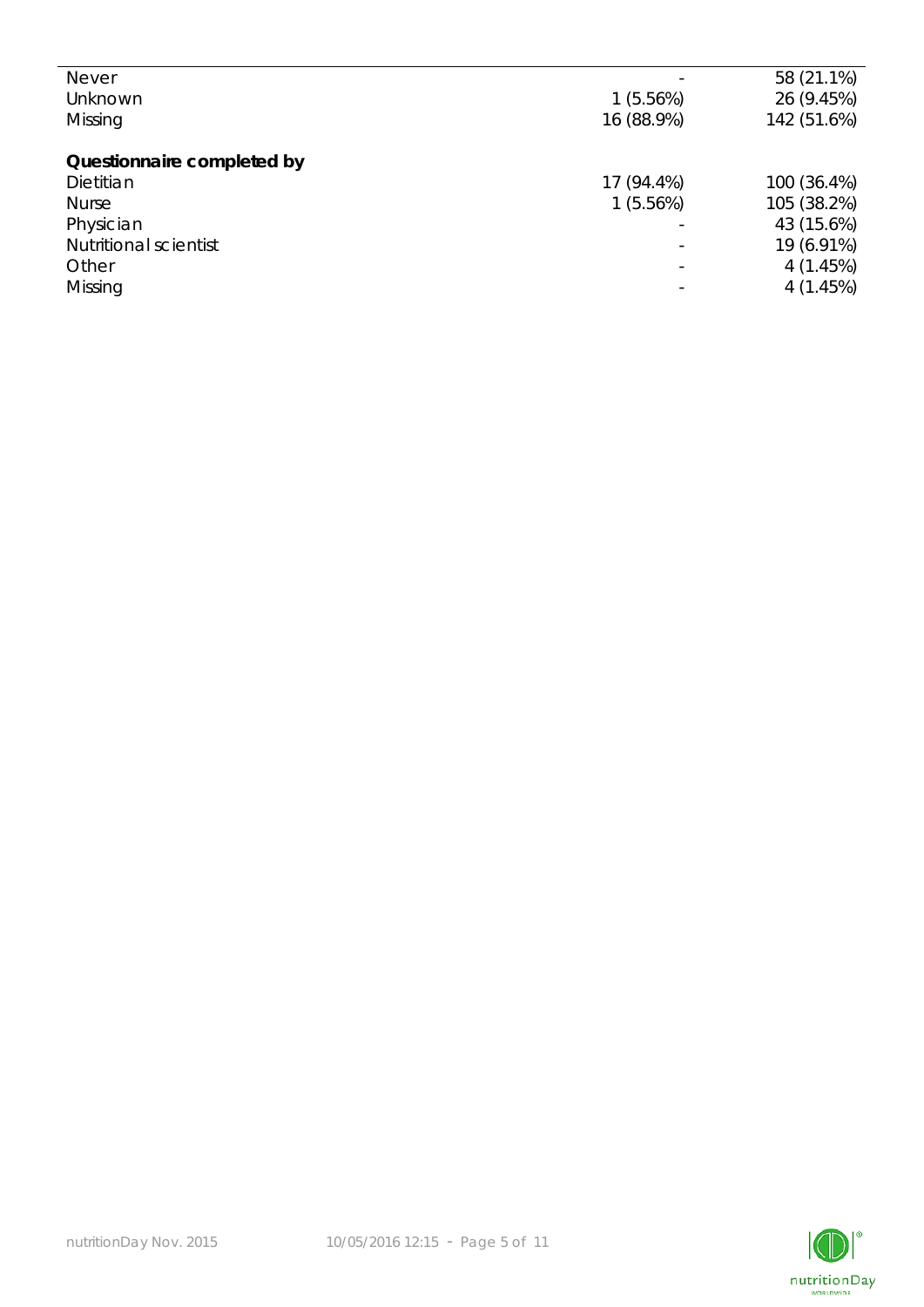| <b>PATIENTS REPORT ("Sheet 2"):</b>         |                                 | <b>YOUR RESULTS</b>           | <b>REFERENCE RESULTS</b>        |
|---------------------------------------------|---------------------------------|-------------------------------|---------------------------------|
| Number of patients completing Sheet 2_onco: |                                 | 108                           | 2607                            |
|                                             |                                 |                               |                                 |
| Demographic data:                           |                                 |                               |                                 |
| Age (years)                                 |                                 | 66 [29-96]                    | 65 [3-105]                      |
| Female gender                               |                                 | 46 (42.6%)<br>$76.8 \pm 20.7$ | 1167 (44.8%)<br>$68.0 \pm 17.1$ |
| Weight (kg)                                 |                                 | $170.6 \pm 11.4$              | $166.2 \pm 10.3$                |
| Height (cm)<br>BMI (kg/m2)                  |                                 | $26.5 \pm 6.9$                | $24.4 \pm 5.2$                  |
|                                             |                                 |                               |                                 |
| Outpatient (o)/Ward (w)                     |                                 |                               |                                 |
| Outpatient(o)                               |                                 | 1(0.93%)                      | 22 (0.84%)                      |
| Ward (w)                                    |                                 | 106 (98.1%)                   | 2580 (99.0%)                    |
| Missing                                     |                                 | 1(0.93%)                      | 5(0.19%)                        |
|                                             |                                 |                               |                                 |
| <b>Goal of Therapy</b><br>Curative          |                                 | 61 (56.5%)                    | 1402 (53.8%)                    |
| Palliative                                  |                                 | 34 (31.5%)                    | 1006 (38.6%)                    |
| Terminal                                    |                                 | 7(6.48%)                      | 113 (4.33%)                     |
| Missing                                     |                                 | 6(5.56%)                      | 86 (3.30%)                      |
|                                             |                                 |                               |                                 |
| <b>Reason for admission</b>                 |                                 |                               |                                 |
| <b>Clinical diagnostics</b>                 |                                 | 13 (12.0%)                    | 355 (13.6%)                     |
| Therapy                                     |                                 | 16 (14.8%)                    | 1228 (47.1%)                    |
| Surgery related                             |                                 | 7(6.48%)                      | 423 (16.2%)                     |
| Treatment complications                     |                                 | 21 (19.4%)                    | 365 (14.0%)                     |
| Poor health status                          |                                 | 55 (50.9%)                    | 418 (16.0%)                     |
| Independent care difficult                  |                                 | 5(4.63%)                      | 38 (1.46%)                      |
| Missing                                     |                                 |                               |                                 |
| Present cancer diagnosis                    |                                 |                               |                                 |
| <b>Breast</b>                               |                                 | $8(7.41\%)$                   | 180 (6.90%)                     |
| Colon, rectum                               |                                 | 12 (11.1%)                    | 427 (16.4%)                     |
| Prostate                                    |                                 | 6(5.56%)                      | 98 (3.76%)                      |
| Lung                                        |                                 | 33 (30.6%)                    | 312 (12.0%)                     |
| Skin                                        |                                 | 3(2.78%)                      | 35 (1.34%)                      |
| Kidney/bladder                              |                                 | 3(2.78%)                      | 126 (4.83%)                     |
| Gastric/oesophageal                         |                                 | 2(1.85%)                      | 274 (10.5%)                     |
| Pancreas                                    |                                 | 13 (12.0%)                    | 126 (4.83%)                     |
| Lymphoma                                    |                                 | 10 (9.26%)                    | 165 (6.33%)                     |
| Ears nose throat (ENT)                      |                                 | 7(6.48%)                      | 171 (6.56%)                     |
| Leukaemia                                   |                                 | 6(5.56%)                      | 163 (6.25%)                     |
| Genital tract                               |                                 | 3(2.78%)                      | 121 (4.64%)                     |
| Liver                                       |                                 | 7(6.48%)                      | 123 (4.72%)                     |
| Sarcoma                                     |                                 |                               | 41 (1.57%)                      |
| <b>Brain</b>                                |                                 | 5(4.63%)                      | 54 (2.07%)                      |
| Testicular                                  |                                 |                               | 17 (0.65%)                      |
| Other                                       |                                 | 11 (10.2%)                    | 257 (9.86%)                     |
| Missing                                     |                                 | 2(1.85%)                      | 108 (4.14%)                     |
| Time since diagnosis                        |                                 |                               |                                 |
| 0-2 months                                  |                                 | 38 (35.2%)                    | 777 (29.8%)                     |
| 3-5 months                                  |                                 | 11 (10.2%)                    | 412 (15.8%)                     |
| 6-12 months                                 |                                 | 14 (13.0%)                    | 388 (14.9%)                     |
| nutritionDay Nov. 2015                      | 10/05/2016 12:15 - Page 6 of 11 |                               |                                 |

nutritionDay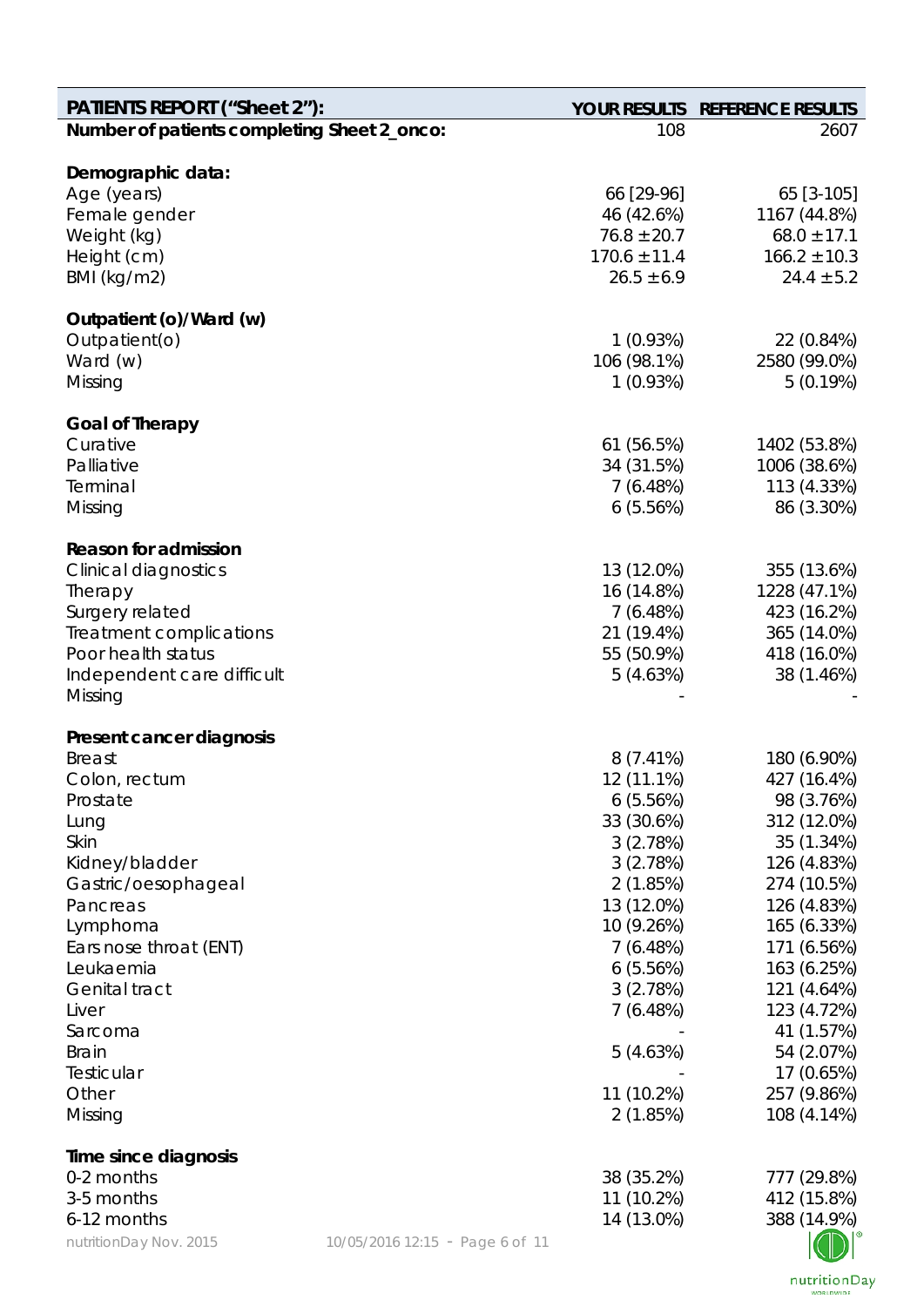| 1-2 years                                      | 12 (11.1%)  | 314 (12.0%)  |
|------------------------------------------------|-------------|--------------|
| 2-4 years                                      | 11 (10.2%)  | 232 (8.90%)  |
|                                                |             |              |
| > 4 years                                      | 11 (10.2%)  | 268 (10.3%)  |
| Missing                                        | 6(5.56%)    | 172 (6.60%)  |
| Cancer staging                                 |             |              |
| 0=Carcinoma in situ                            | $8(7.41\%)$ | 90 (3.45%)   |
|                                                |             |              |
| I=Localized                                    | 20 (18.5%)  | 375 (14.4%)  |
| Il=Early locally advanced                      | 10 (9.26%)  | 345 (13.2%)  |
| Ill=Late locally advanced                      | 10 (9.26%)  | 392 (15.0%)  |
| IV=Metastasised                                | 49 (45.4%)  | 955 (36.6%)  |
| Missing                                        | 11 (10.2%)  | 450 (17.3%)  |
|                                                |             |              |
| Time since first therapy start                 |             |              |
| No therapy                                     | 14 (13.0%)  | 187 (7.17%)  |
| Tumour staging/diagnosis                       | 10 (9.26%)  | 200 (7.67%)  |
| 0-2 months                                     | 28 (25.9%)  | 736 (28.2%)  |
| 3-5 months                                     | 12 (11.1%)  | 345 (13.2%)  |
| 6-12 months                                    | 6(5.56%)    | 338 (13.0%)  |
|                                                |             |              |
| 1-2 years                                      | 7(6.48%)    | 232 (8.90%)  |
| 2-4 years                                      | 10 (9.26%)  | 176 (6.75%)  |
| > 4 years                                      | 10 (9.26%)  | 250 (9.59%)  |
| Missing                                        | $8(7.41\%)$ | 163 (6.25%)  |
|                                                |             |              |
| <b>Therapy situation</b>                       |             |              |
| Diagnosis                                      | 23 (21.3%)  | 236 (9.05%)  |
| Chemotherapy 1st line                          | 22 (20.4%)  | 488 (18.7%)  |
| Chemotherapy > 1st line                        | 18 (16.7%)  | 367 (14.1%)  |
| Radiotherapy                                   | 13 (12.0%)  | 272 (10.4%)  |
| Target therapy                                 |             | 84 (3.22%)   |
|                                                |             |              |
| Hormone therapy                                |             | 26 (1.00%)   |
| Palliative                                     | 19 (17.6%)  | 359 (13.8%)  |
| Surgery                                        | 14 (13.0%)  | 504 (19.3%)  |
| Cancer related complications                   | $8(7.41\%)$ | 266 (10.2%)  |
| Therapy related complications                  | 11 (10.2%)  | 127 (4.87%)  |
| Missing                                        | 11 (10.2%)  | 153 (5.87%)  |
|                                                |             |              |
| <b>Infections</b>                              |             |              |
| None                                           | 74 (68.5%)  | 1808 (69.4%) |
| Local                                          | 21 (19.4%)  | 381 (14.6%)  |
| General                                        | 10 (9.26%)  | 179 (6.87%)  |
| Missing                                        | 3(2.78%)    | 239 (9.17%)  |
|                                                |             |              |
| <b>Nutrition Treatment</b>                     |             |              |
| No special diet                                | 60 (55.6%)  | 1080 (41.4%) |
| Individualized diet plan                       | 33 (30.6%)  | 572 (21.9%)  |
| Energy rich/protein rich ONS                   | 27 (25.0%)  | 426 (16.3%)  |
|                                                |             |              |
| Enteral nutrition (via NGT/PEG)                | 4(3.70%)    | 128 (4.91%)  |
| Parenteral nutrition                           | 3(2.78%)    | 240 (9.21%)  |
| ONS enriched with special nutrients            | 4 (3.70%)   | 88 (3.38%)   |
| Special nutrients (EPA, branched chained amino |             | 28 (1.07%)   |
| acids, glutamine, arginine, carnitine)         |             |              |
| Personal preferences                           | 23 (21.3%)  | 284 (10.9%)  |
|                                                |             |              |
| Counselling                                    | $8(7.41\%)$ | 355 (13.6%)  |
| Other                                          | 7(6.48%)    | 202 (7.75%)  |
|                                                |             |              |

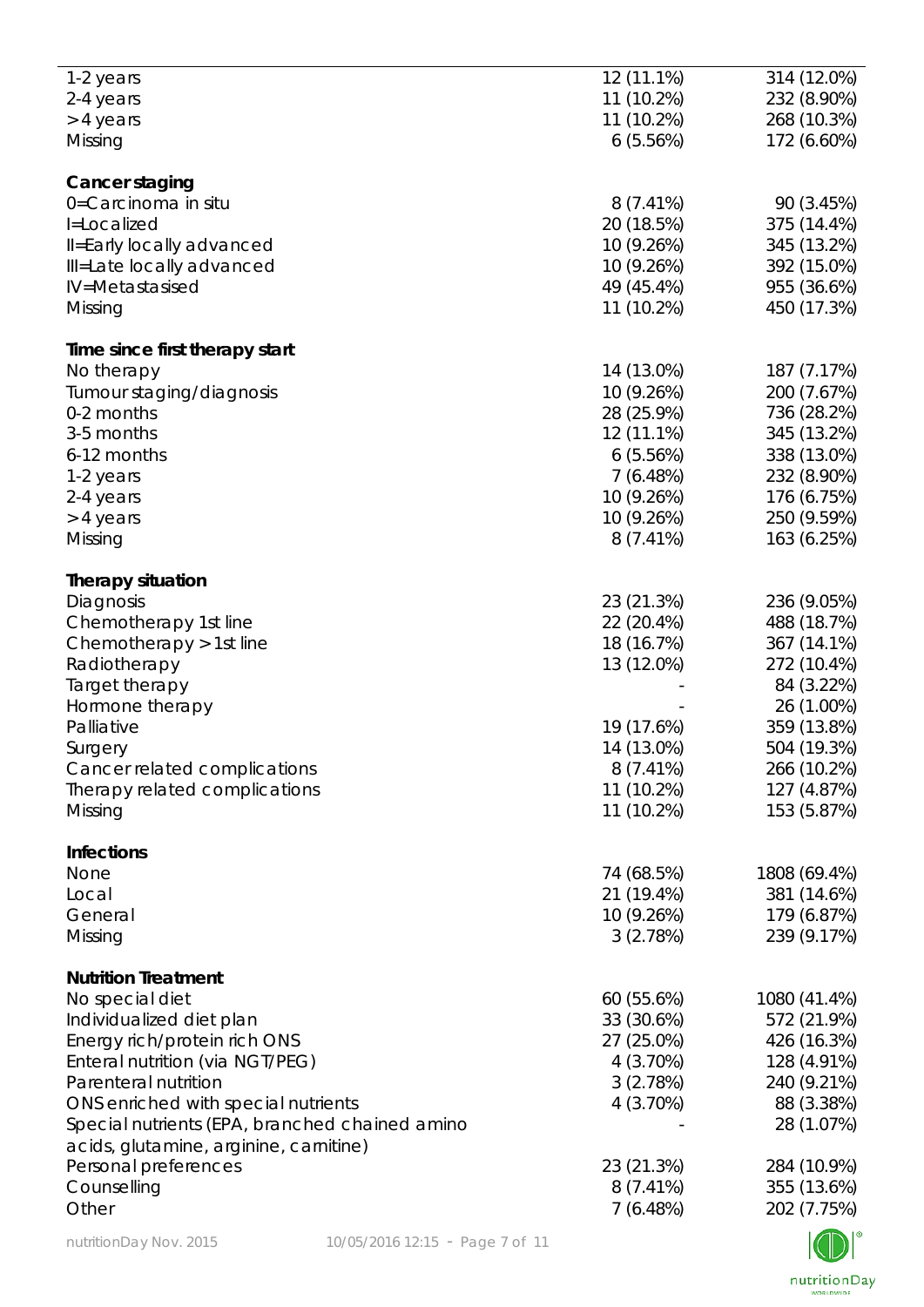## Missing the contract of the contract of the contract of the contract of the contract of the contract of the co

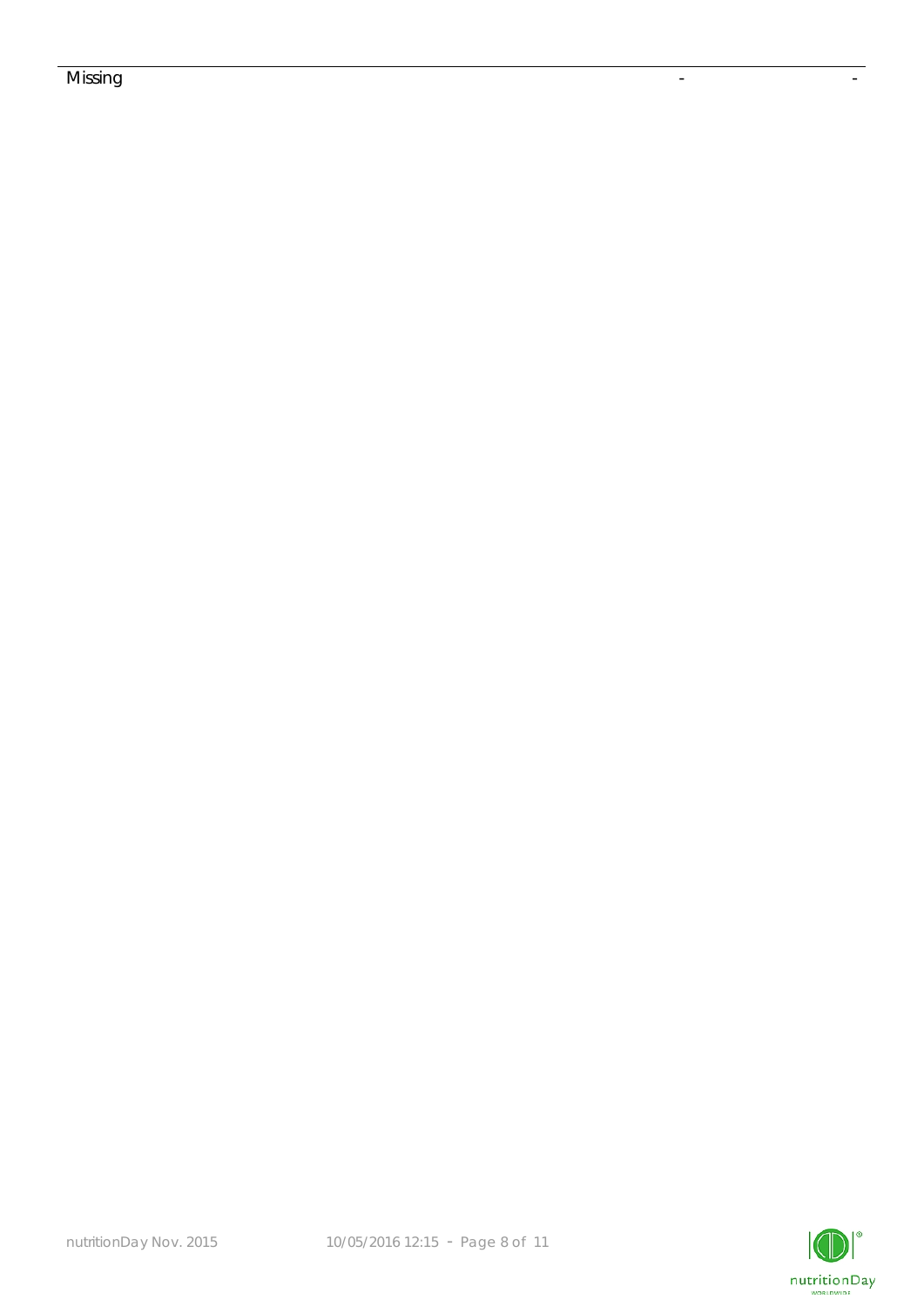| <b>PATIENTS REPORT ("Sheet 3"):</b>             |                                 |                           | YOUR RESULTS REFERENCE RESULTS |
|-------------------------------------------------|---------------------------------|---------------------------|--------------------------------|
| Number of patients completing Sheet 3_onco:     |                                 | 98                        | 2474                           |
| Body weight prior to becoming ill               |                                 | 82 [44-175]               | 73 [30-199]                    |
| Actual body weight                              |                                 | 74 [41-147]               | 67 [10-200]                    |
| Change in weight was                            |                                 |                           |                                |
| Intentional                                     |                                 | 5(4.63%)                  | 64 (2.45%)                     |
| Unintentional                                   |                                 | 60(55.6%)                 | 1489 (57.1%)                   |
| Weight is stable                                |                                 | 18 (16.7%)                | 318 (12.2%)                    |
| Missing                                         |                                 | 3(2.78%)                  | 111 (4.26%)                    |
| During the last week                            |                                 |                           |                                |
| Patients who have had pain:                     |                                 |                           |                                |
| Not at all                                      |                                 | 20 (18.5%)                | 709 (27.2%)                    |
| A little                                        |                                 | 15 (13.9%)                | 596 (22.9%)                    |
| Quite a bit                                     |                                 | 24 (22.2%)                | 419 (16.1%)                    |
| Very much                                       |                                 | 28 (25.9%)                | 332 (12.7%)                    |
| Missing                                         |                                 | 19 (17.6%)                | 530 (20.3%)                    |
| Patients who needed a rest:                     |                                 |                           |                                |
| Not at all                                      |                                 | 9(8.33%)                  | 391 (15.0%)                    |
| A little                                        |                                 | 18 (16.7%)                | 592 (22.7%)                    |
| Quite a bit                                     |                                 | 25 (23.1%)                | 575 (22.1%)                    |
| Very much                                       |                                 | 35 (32.4%)                | 488 (18.7%)                    |
| Missing                                         |                                 | 19 (17.6%)                | 540 (20.7%)                    |
| Patients who felt weak:                         |                                 |                           |                                |
| Not at all                                      |                                 | $8(7.41\%)$               | 420 (16.1%)                    |
| A little                                        |                                 | 20 (18.5%)                | 583 (22.4%)                    |
| Quite a bit                                     |                                 | 23 (21.3%)                | 535 (20.5%)                    |
| Very much                                       |                                 | 33 (30.6%)                | 499 (19.1%)                    |
| Missing                                         |                                 | 21 (19.4%)                | 544 (20.9%)                    |
| Patients who felt depressed:                    |                                 |                           |                                |
| Not at all                                      |                                 | 56 (51.9%)                | 775 (29.7%)                    |
| A little                                        |                                 | 15 (13.9%)                | 601 (23.1%)                    |
| Quite a bit                                     |                                 | 5(4.63%)                  | 356 (13.7%)                    |
| Very much                                       |                                 | 9(8.33%)                  | 298 (11.4%)                    |
| Missing                                         |                                 | 20 (18.5%)                | 546 (20.9%)                    |
|                                                 |                                 |                           |                                |
| Patients who were tired:<br>Not at all          |                                 |                           |                                |
| A little                                        |                                 | $8(7.41\%)$<br>17 (15.7%) | 445 (17.1%)<br>611 (23.4%)     |
| Quite a bit                                     |                                 | 24 (22.2%)                | 534 (20.5%)                    |
| Very much                                       |                                 | 36 (33.3%)                | 449 (17.2%)                    |
| Missing                                         |                                 | 20 (18.5%)                | 539 (20.7%)                    |
| Patients whose pain interfered with their daily |                                 |                           |                                |
| activities:                                     |                                 |                           |                                |
| Not at all                                      |                                 | 26 (24.1%)                | 766 (29.4%)                    |
| A little                                        |                                 | 10 (9.26%)                | 458 (17.6%)                    |
| Quite a bit                                     |                                 | 14 (13.0%)                | 366 (14.0%)                    |
| nutritionDay Nov. 2015                          | 10/05/2016 12:15 - Page 9 of 11 |                           |                                |

nutritionDay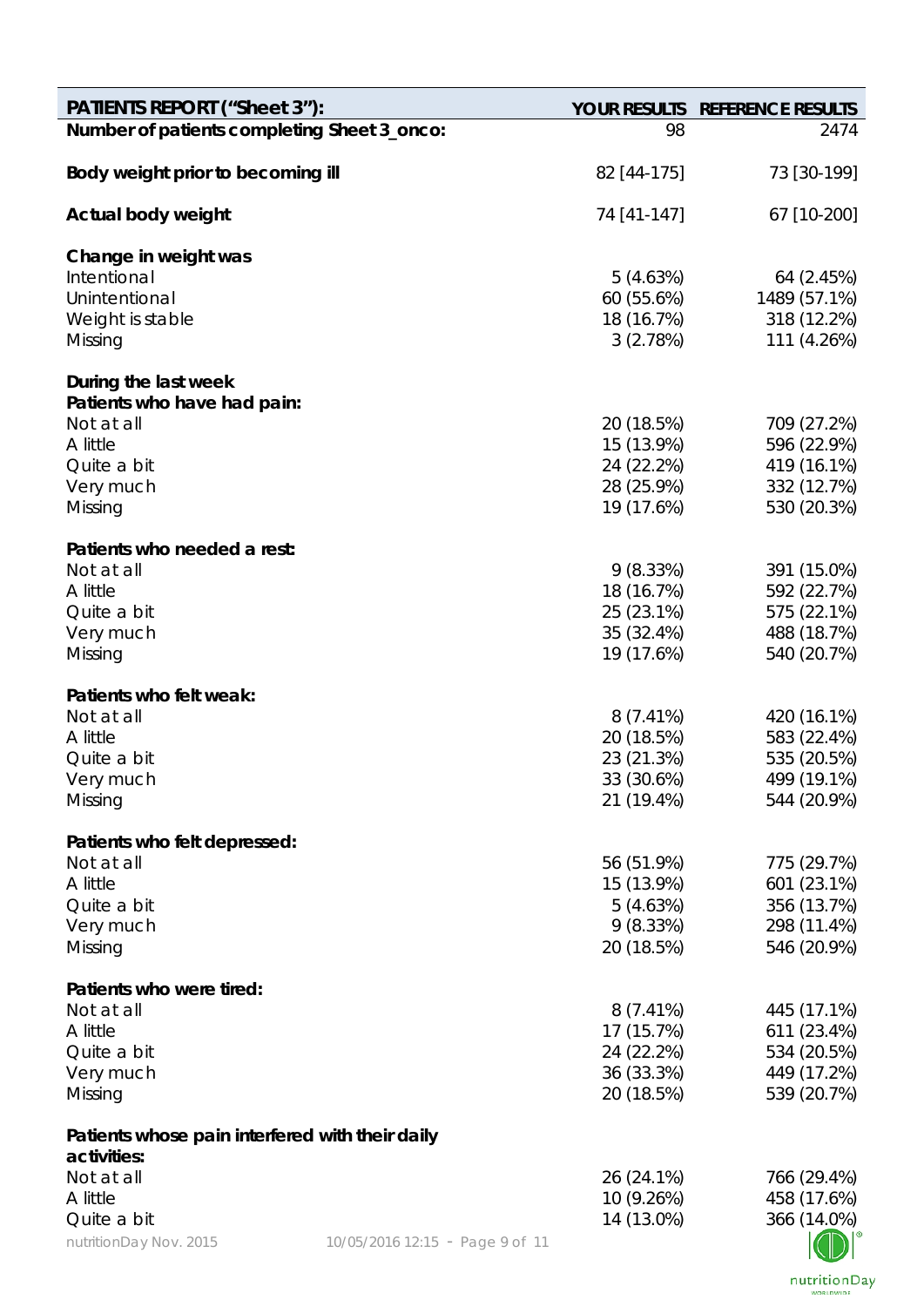| Very much                                       | 36 (33.3%)   | 398 (15.3%) |
|-------------------------------------------------|--------------|-------------|
|                                                 |              |             |
| Missing                                         | 21 (19.4%)   | 582 (22.3%) |
|                                                 |              |             |
| Patients who lacked appetite:                   |              |             |
|                                                 |              |             |
| Not at all                                      | 25 (23.1%)   | 779 (29.9%) |
| A little                                        | 26 (24.1%)   | 485 (18.6%) |
|                                                 |              |             |
| Quite a bit                                     | 11 (10.2%)   | 378 (14.5%) |
| Very much                                       | 25 (23.1%)   | 391 (15.0%) |
|                                                 |              |             |
| Missing                                         | 19 (17.6%)   | 548 (21.0%) |
|                                                 |              |             |
| Just now                                        |              |             |
|                                                 |              |             |
| Patients who have pain:                         |              |             |
| Not at all                                      | 34 (31.5%)   | 901 (34.6%) |
|                                                 |              |             |
| A little                                        | 30 (27.8%)   | 676 (25.9%) |
| Quite a bit                                     | 13 (12.0%)   | 327 (12.5%) |
|                                                 |              |             |
| Very much                                       | 11 (10.2%)   | 152 (5.83%) |
| Missing                                         | 19 (17.6%)   | 533 (20.4%) |
|                                                 |              |             |
|                                                 |              |             |
| Patients who need a rest:                       |              |             |
| Not at all                                      | 21 (19.4%)   | 438 (16.8%) |
|                                                 |              |             |
| A little                                        | 26 (24.1%)   | 705 (27.0%) |
| Quite a bit                                     | 17 (15.7%)   | 555 (21.3%) |
|                                                 |              |             |
| Very much                                       | 23 (21.3%)   | 347 (13.3%) |
| Missing                                         | 20 (18.5%)   | 538 (20.6%) |
|                                                 |              |             |
|                                                 |              |             |
| Patients who feel weak:                         |              |             |
| Not at all                                      | 24 (22.2%)   | 503 (19.3%) |
|                                                 |              |             |
| A little                                        | 28 (25.9%)   | 647 (24.8%) |
| Quite a bit                                     | 12 (11.1%)   | 538 (20.6%) |
|                                                 |              |             |
| Very much                                       | 23 (21.3%)   | 352 (13.5%) |
| Missing                                         | 20 (18.5%)   | 541 (20.8%) |
|                                                 |              |             |
|                                                 |              |             |
| Patients who are depressed:                     |              |             |
| Not at all                                      | 68 (63.0%)   | 915 (35.1%) |
|                                                 |              |             |
| A little                                        | 11 (10.2%)   | 559 (21.4%) |
| Quite a bit                                     | 3(2.78%)     | 332 (12.7%) |
|                                                 |              |             |
| Very much                                       | 5(4.63%)     | 225 (8.63%) |
| Missing                                         | 19 (17.6%)   | 549 (21.1%) |
|                                                 |              |             |
|                                                 |              |             |
| Patients who are tired:                         |              |             |
| Not at all                                      | 19 (17.6%)   |             |
|                                                 |              | 537 (20.6%) |
| A little                                        | 36 (33.3%)   | 669 (25.7%) |
| Quite a bit                                     | $12(11.1\%)$ | 500 (19.2%) |
|                                                 |              |             |
| Very much                                       | 21 (19.4%)   | 326 (12.5%) |
| Missing                                         | 19 (17.6%)   | 549 (21.1%) |
|                                                 |              |             |
|                                                 |              |             |
| Patients whose pain interferes with their daily |              |             |
|                                                 |              |             |
| activities:                                     |              |             |
| Not at all                                      | 33 (30.6%)   | 881 (33.8%) |
| A little                                        | 18 (16.7%)   | 483 (18.5%) |
|                                                 |              |             |
| Quite a bit                                     | 13 (12.0%)   | 346 (13.3%) |
| Very much                                       | 23 (21.3%)   | 301 (11.5%) |
|                                                 |              |             |
| Missing                                         | 20 (18.5%)   | 563 (21.6%) |